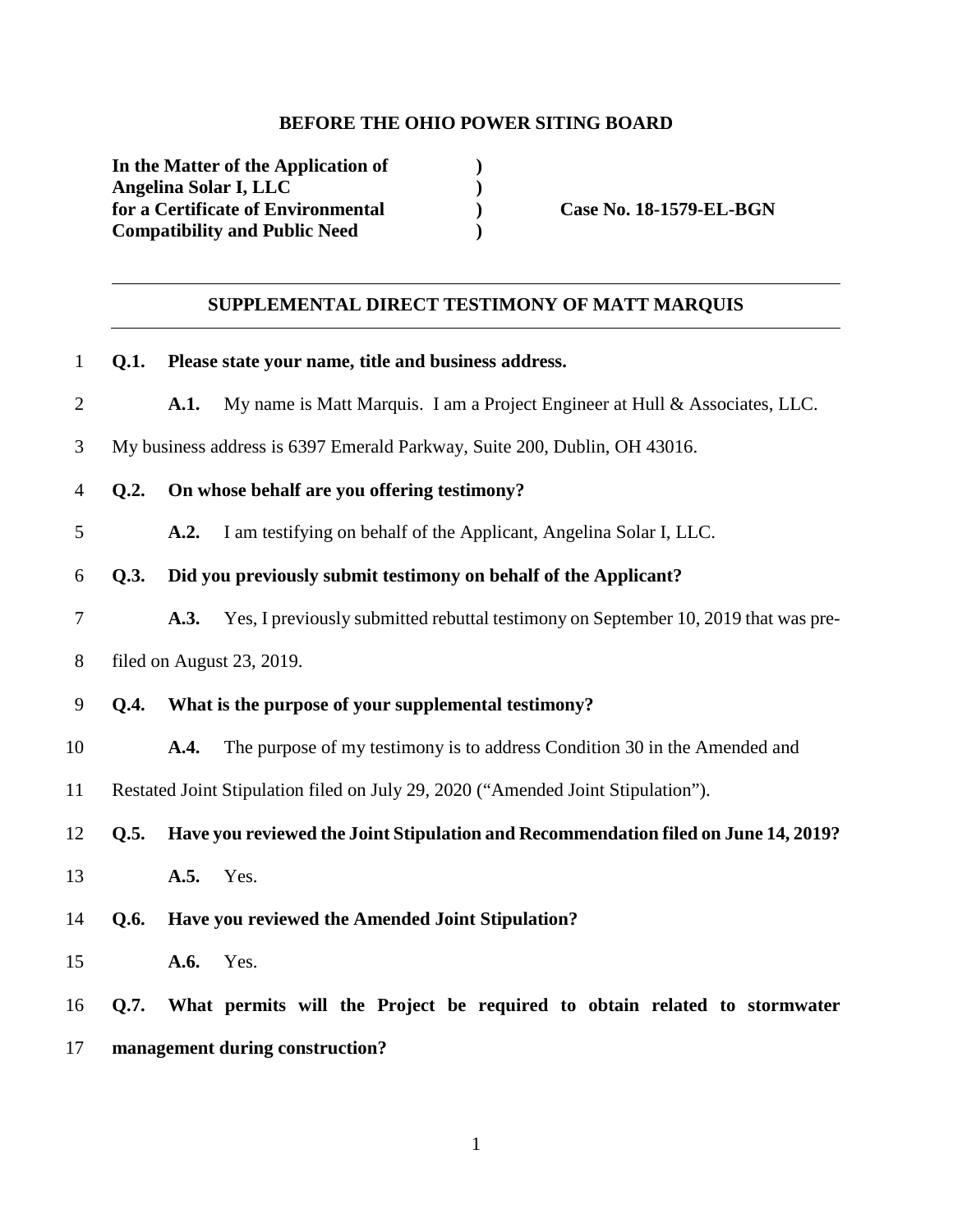| $\mathbf{1}$    | A.7. In compliance with the Ohio Water Pollution Control Act, dischargers from                       |
|-----------------|------------------------------------------------------------------------------------------------------|
| 2               | construction activity are authorized by the Ohio Environmental Protection Agency (OEPA) to           |
| 3               | discharge stormwater from the site to waters of the state in accordance with the General Permit      |
| 4               | Authorization for Storm Water Discharges Associated with Construction Activity Under the             |
| 5 <sup>5</sup>  | National Pollutant Discharge Elimination System, Ohio EPA Permit No. OHC000005, effective            |
| 6               | April 23, 2018 ("General Permit"). Construction projects disturbing one or more acres of land, or    |
| $7\phantom{.0}$ | that disturb less than one acre but are part of a larger plan of development, need to apply for this |
| 8               | coverage under the General Permit.                                                                   |

- 9 **Q.8 Can you describe Condition 30 of the Amended Joint Stipulation?**
- 

10 **A.8.** Yes. Condition 30 was added to the Amended Joint Stipulation. It reads as follows:

11 If one acre or more of ground is disturbed, the Applicant shall obtain from Ohio EPA 12 a "General Permit Authorization for Storm Water Discharges Construction 13 Associated with Construction Activities" (also known as a Construction General 14 Permit). Following the completion of final project engineering design, the Applicant 15 shall perform pre- and post-construction stormwater calculations to determine if 16 post-construction best management practices are required, based on requirements 17 contained in Ohio EPA's Construction General Permit. The calculations along with 18 a copy of any stormwater submittals made to the Ohio EPA shall be submitted to the 19 Preble County Office of Land Use Management and the Preble Soil & Water 20 Conservation District. The Applicant will also provide confirmation that it 21 incorporated guidance from the Ohio EPA's document "Guidance on Post-22 Construction Storm Water Controls for Solar Panel Arrays" dated October 2019 to 23 the Preble County Office of Land Use Management and the Preble Soil & Water 24 Conservation District. If post construction storm water best management practices 25 are required, the Applicant will submit construction drawings detailing any 26 stormwater control measures to the Preble County Office of Land Use Management 27 and the Preble Soil & Water Conservation District, as applicable, no less than seven 28 days prior to the applicable construction activities.

29 This condition obligates the Applicant to obtain coverage under the General Permit and to evaluate 30 what post-construction practices, if any, may be necessary. This condition also obligates the 31 Applicant to submit documentation of its supporting calculations to the Preble County Office of 32 Land Use Management and Preble Soil & Water Conservation District. Finally, Condition 30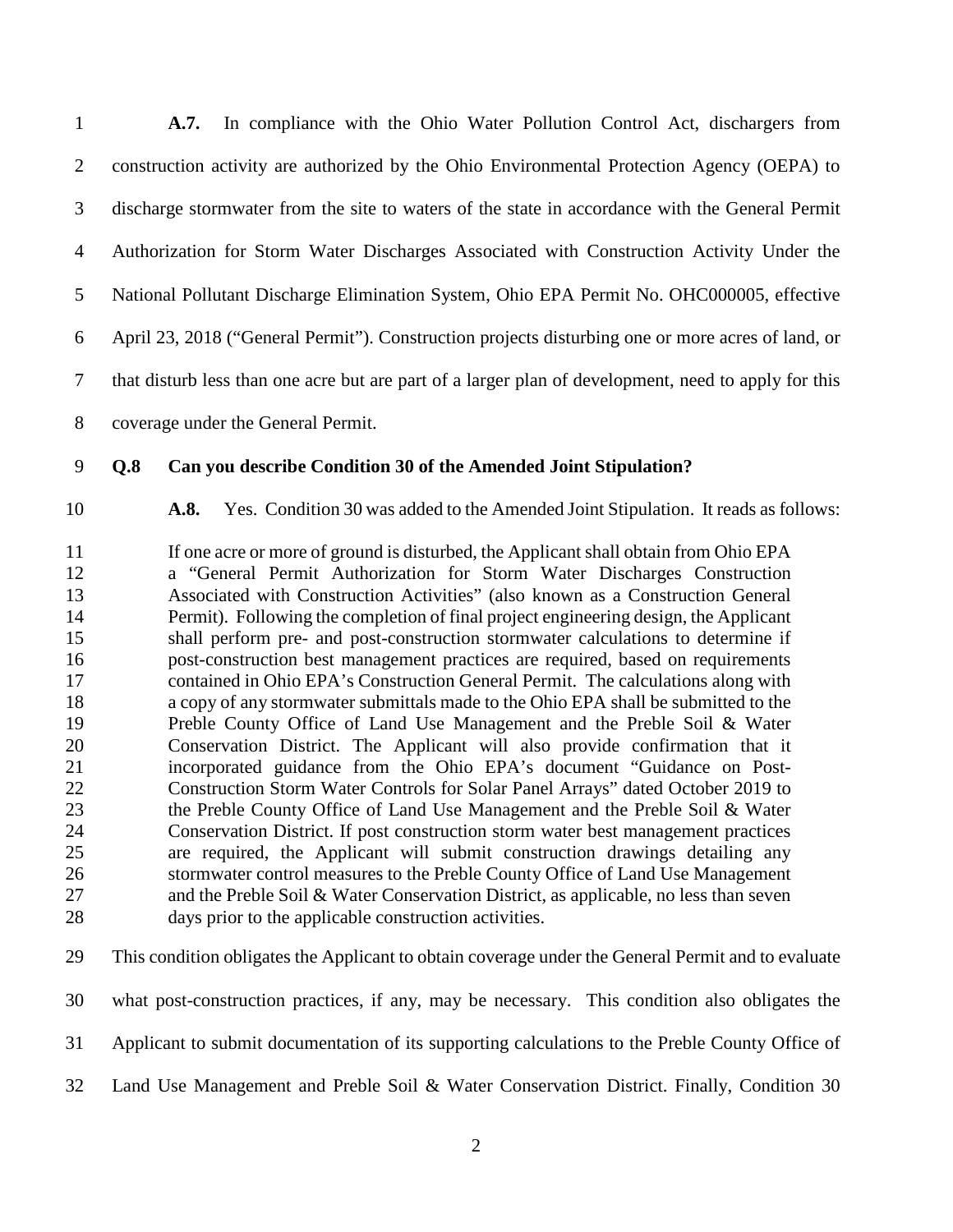1 requires the Applicant to provide confirmation that it incorporated guidance from Ohio EPA's 2 "Guidance on Post-Construction Storm Water Controls for Solar Panel Arrays" to those two local 3 agencies. Among other items, this guidance provides that, in some cases, stormwater at a project 4 can be managed through the standard post-construction practices in the General Permit. It also 5 recommends the use of low- and slow-growing grass varieties.

# 6 **Q.9. Does Condition 30 in the Amended Joint Stipulation adequately provide for**  7 **management of any post-construction stormwater flows?**

8 **A.9.** In my opinion, yes. Condition 30 will help to ensure that post-construction 9 stormwater flows are appropriately managed, that if any post-construction control measures are 10 required that they are reviewed, approved and maintained in accordance with Ohio EPA 11 regulations, and that local agencies are aware of those measures.

12 **Q.10. Does this conclude your supplemental testimony?** 

13 **A.10.** Yes, it does.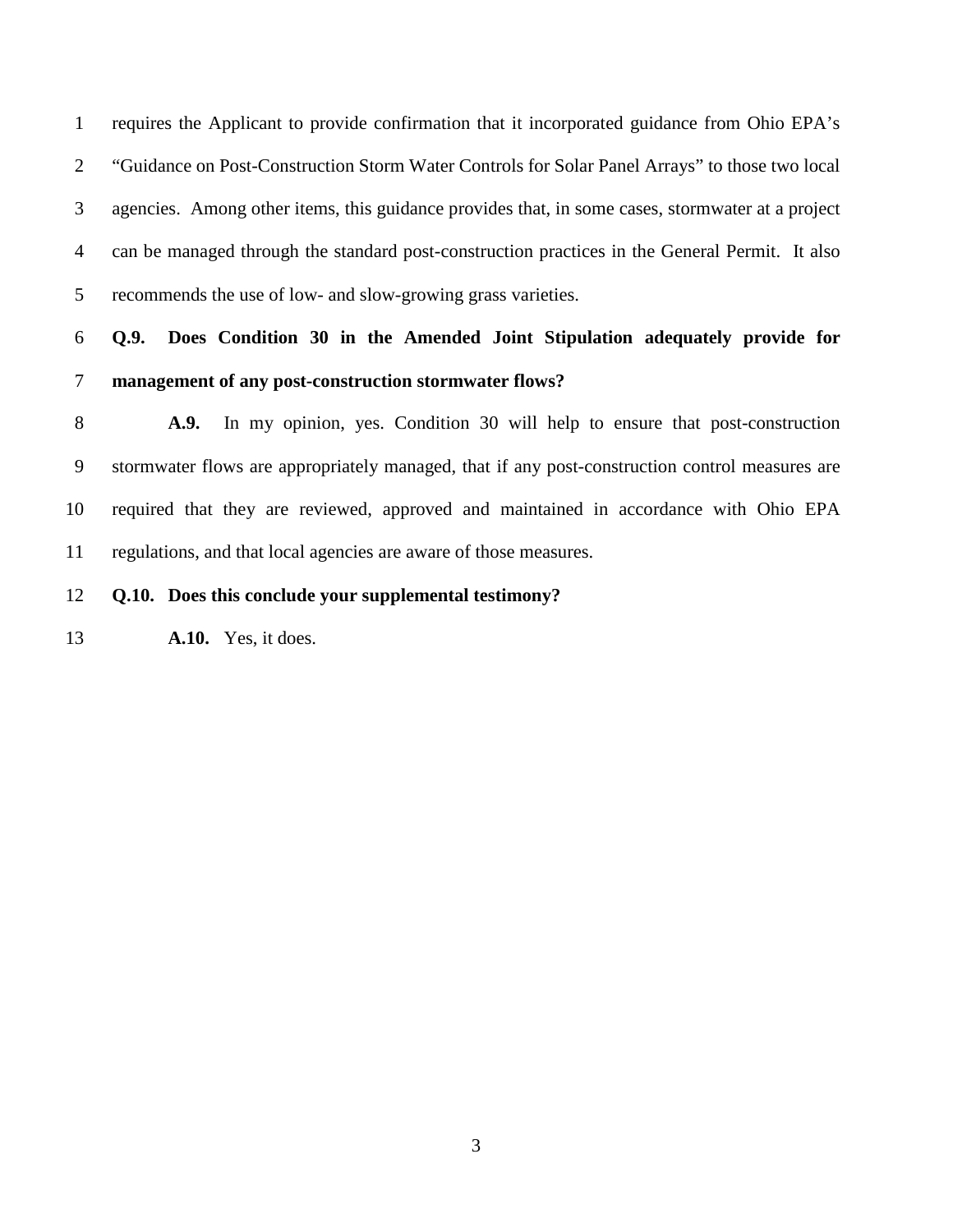#### **CERTIFICATE OF SERVICE**

The Ohio Power Siting Board's e-filing system will electronically serve notice of the filing of this document on the parties referenced in the service list of the docket card who have electronically subscribed to this case. In addition, the undersigned certifies that a courtesy copy of the foregoing document is also being served upon the persons below via electronic mail this 13th day of October 2020.

### /s/ Michael J. Settineri

Jodi Bair Jodi.bair@ohioattorneygeneral.gov

Dylan Borchers dborchers@bricker.com

Kathryn West kwest@prebco.org

W. Joseph Scholler jscholler@fbtlaw.com

Thaddeus Boggs tboggs@fbtlaw.com

Chad Endsley cendsley@ofbf.org

Leah Curtis lcurtis@ofbf.org

Amy Milam amilam@ofbf.org

Jack Van Kley jvankley@vankleywalker.com

Chris Walker cwalker@vankleywalker.com